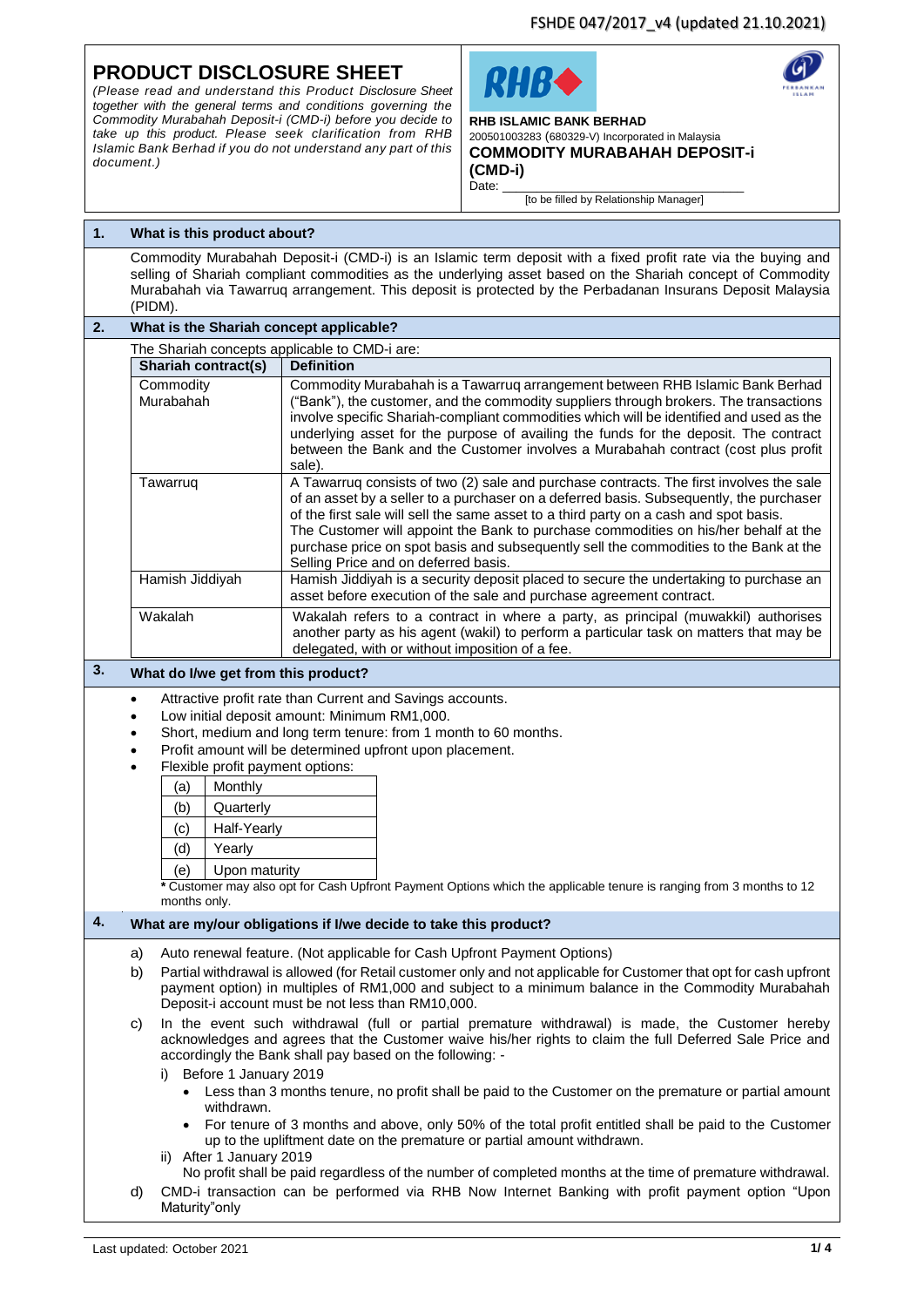| 5.  | What are the fees and charges I/we have to pay?                                                                                                                                                                                                                                                                                                                                                                                                                                                                                                                                      |                                                                                                                                                                                                                                                                                                                                                                                                                                                                                                                                                                                                                                                                                         |  |  |  |  |
|-----|--------------------------------------------------------------------------------------------------------------------------------------------------------------------------------------------------------------------------------------------------------------------------------------------------------------------------------------------------------------------------------------------------------------------------------------------------------------------------------------------------------------------------------------------------------------------------------------|-----------------------------------------------------------------------------------------------------------------------------------------------------------------------------------------------------------------------------------------------------------------------------------------------------------------------------------------------------------------------------------------------------------------------------------------------------------------------------------------------------------------------------------------------------------------------------------------------------------------------------------------------------------------------------------------|--|--|--|--|
|     | The brokerage/ trading fees to buy and sell the commodity will be borne by the Bank.                                                                                                                                                                                                                                                                                                                                                                                                                                                                                                 |                                                                                                                                                                                                                                                                                                                                                                                                                                                                                                                                                                                                                                                                                         |  |  |  |  |
|     | Note for Retail and Small Medium Enterprise (SME) customers: If there are any changes in fees and charges that<br>are applicable to your deposit placement, the Bank will provide to you at least twenty one (21) calendar days' prior<br>written notice before the effective date of the changes                                                                                                                                                                                                                                                                                    |                                                                                                                                                                                                                                                                                                                                                                                                                                                                                                                                                                                                                                                                                         |  |  |  |  |
| 6.  | What are the risks involved?                                                                                                                                                                                                                                                                                                                                                                                                                                                                                                                                                         |                                                                                                                                                                                                                                                                                                                                                                                                                                                                                                                                                                                                                                                                                         |  |  |  |  |
|     | You are advised to carefully consider all risk factors before making the deposit placement. The Customer may not<br>get the full deferred sale price if the withdrawal is made before maturity.                                                                                                                                                                                                                                                                                                                                                                                      |                                                                                                                                                                                                                                                                                                                                                                                                                                                                                                                                                                                                                                                                                         |  |  |  |  |
| 7.  | What do I/we need to do if there are changes to my contact details?                                                                                                                                                                                                                                                                                                                                                                                                                                                                                                                  |                                                                                                                                                                                                                                                                                                                                                                                                                                                                                                                                                                                                                                                                                         |  |  |  |  |
|     | It is important that you inform us of any change in your contact details to ensure that all correspondences<br>$\bullet$<br>reach you in a timely manner.<br>You may inform the Bank such changes via various channels of communication such as our website, branches<br>$\bullet$<br>or RHB Customer Contact Centre at 03-9206 8118.                                                                                                                                                                                                                                                |                                                                                                                                                                                                                                                                                                                                                                                                                                                                                                                                                                                                                                                                                         |  |  |  |  |
| 8.  | Where can I/we get assistance and redress?                                                                                                                                                                                                                                                                                                                                                                                                                                                                                                                                           |                                                                                                                                                                                                                                                                                                                                                                                                                                                                                                                                                                                                                                                                                         |  |  |  |  |
|     | To increase your awareness and financial literacy,<br>a)<br>you may refer to the consumer education booklet<br>published in:<br>http://www.bankinginfo.com.my/<br>$\bullet$<br>http://www.insuranceinfo.com.my/<br>$\bullet$<br>If you wish to complaint on the products or services<br>b)<br>provided by us, you may contact us at:<br>RHB Islamic Bank Berhad<br>RHB Centre, Jalan Tun Razak<br>50400 Kuala Lumpur<br>Tel<br>03-9206 8118<br>Fax<br>03-9206 8008<br>Email<br>$\mathcal{L}_{\mathrm{max}}$<br>customer.service@rhbgroup.com<br>http://www.rhbgroup.com<br>Website : | c) If your query or complaint is not satisfactorily<br>resolved by us, you may contact Bank Negara<br>Malaysia LINK or TELELINK at:<br>Blok D, Bank Negara Malaysia<br>Jalan Dato' Onn, 50480 Kuala Lumpur<br>1-300-88-5465<br>Tel<br>Fax<br>03-2174 1515<br>bnmtelelink@bnm.gov.my<br>Email<br>Web Form<br>https://telelink.bnm.gov.my<br><b>SMS</b><br>15888<br>d) Ombudsman for Financial Services (OFS) (Formerly<br>known as Financial Mediation Bureau) at:<br>$\mathbb{R}^2$<br>Level 14, Main Block, Menara<br>Address<br>Takaful Malaysia, No. 4, Jalan<br>Sultan Sulaiman, 50000 Kuala<br>Lumpur<br>Tel<br>03-2272 2811<br>Fax<br>03-2272 1577<br>Email<br>enquiry@ofs.org.my |  |  |  |  |
| 9.  | http://www.ofs.org.my<br>Website<br>Where can I/we get further information?                                                                                                                                                                                                                                                                                                                                                                                                                                                                                                          |                                                                                                                                                                                                                                                                                                                                                                                                                                                                                                                                                                                                                                                                                         |  |  |  |  |
|     | Should you require additional information about<br>a)                                                                                                                                                                                                                                                                                                                                                                                                                                                                                                                                | b) If you have any enquiries, please contact us at:                                                                                                                                                                                                                                                                                                                                                                                                                                                                                                                                                                                                                                     |  |  |  |  |
|     | investment, please<br>refer to the <b>bankinginfo</b><br>booklet on "Investing Your Money", available at all<br>our branches and the <b>www.bankinginfo.com.my</b><br>website.                                                                                                                                                                                                                                                                                                                                                                                                       | <b>RHB Islamic Bank Berhad</b><br>RHB Centre, Jalan Tun Razak<br>50400 Kuala Lumpur<br>Tel<br>03-9206 8118<br>Fax<br>03-9206 8008<br>Email<br>customer.service@rhbgroup.com<br>Website<br>http://www.rhbgroup.com                                                                                                                                                                                                                                                                                                                                                                                                                                                                       |  |  |  |  |
| 10. | Other deposit product packages available?                                                                                                                                                                                                                                                                                                                                                                                                                                                                                                                                            |                                                                                                                                                                                                                                                                                                                                                                                                                                                                                                                                                                                                                                                                                         |  |  |  |  |
|     | For the meantime, there is no other General Investment Account-i product available                                                                                                                                                                                                                                                                                                                                                                                                                                                                                                   |                                                                                                                                                                                                                                                                                                                                                                                                                                                                                                                                                                                                                                                                                         |  |  |  |  |

# **The information provided in this disclosure sheet is valid as of October 2021 onwards**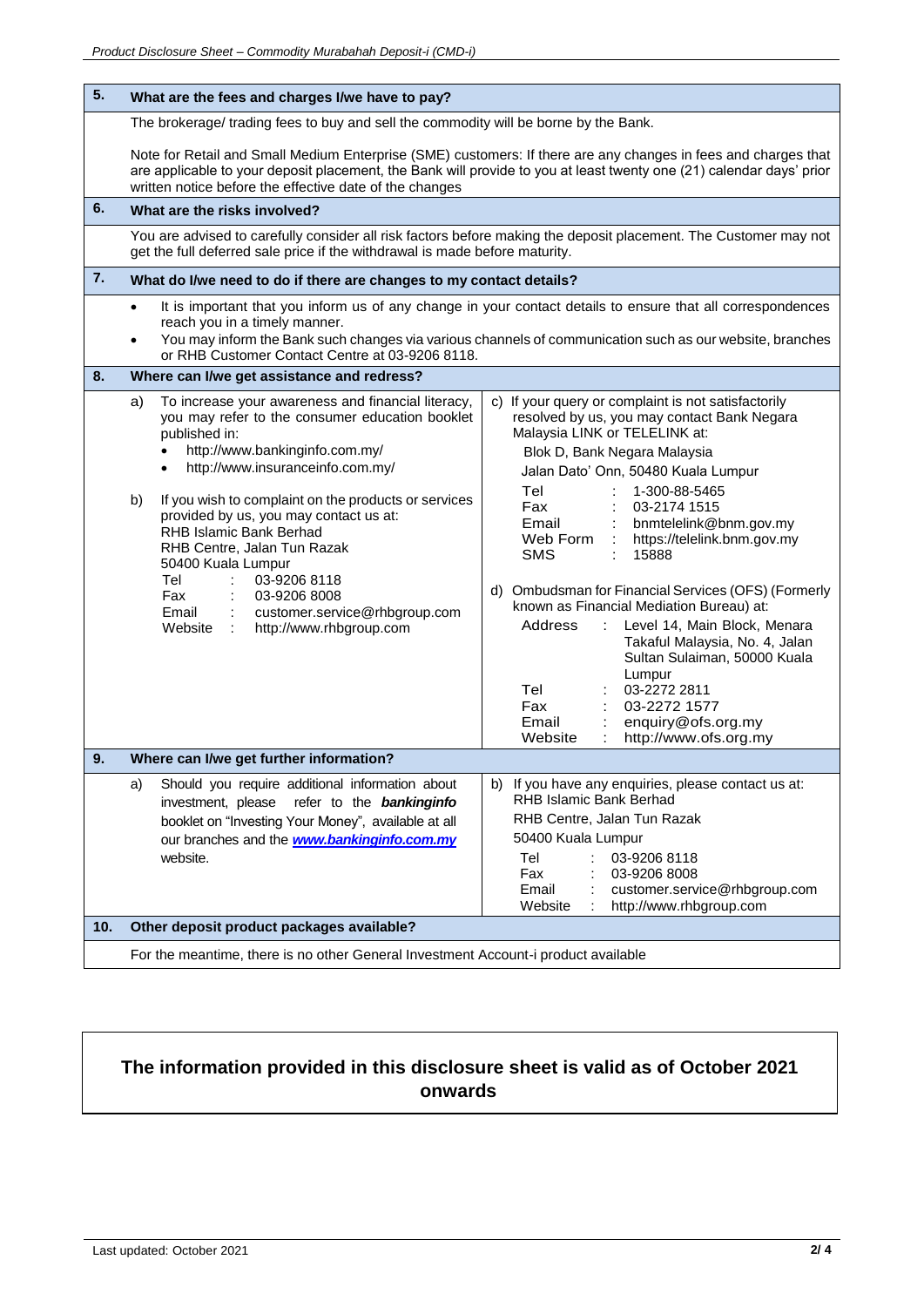FSHDE 047/2017\_v4 (updated 21.10.2021)

## **LEMBARAN PENDEDAHAN PRODUK**

*(Baca dan fahami Lembaran Pendedahan Produk ini bersama-sama dengan terma dan syarat-syarat am berkaitan Deposit Komoditi Murabahah-i. Sebelum anda membuat keputusan untuk mengambil produk ini. sila dapatkan penjelasan daripada RHB Islamic Bank Berhad sekiranya anda tidak memahami mana-mana bahagian dokumen ini.)*





#### **RHB ISLAMIC BANK BERHAD**  200501003283 (680329-V) Diperbadankan di Malaysia **COMMODITY MURABAHAH DEPOSIT-i**

**(CMD-i)**   $T$ arikh :

[Untuk di isi oleh Pengurus Perhubungan]

## **1. Apakah produk ini?**

Deposit Komoditi Murabahah-i (CMD-i) ialah deposit berjangka Islam dengan kadar keuntungan tetap melalui pembelian dan penjualan komoditi patuh Shariah sebagai aset dasar berdasarkan konsep Shariah iaitu Komoditi Murabahah melalui pengaturan Tawaruq. Deposit ini dilindungi oleh Perbadanan Insuran Deposit Malaysia (PIDM).

## **2. Apakah konsep Shariah yang digunakan?**

| Konsep Shariah yang digunakan oleh CMD-i adalah: |                                                                                                                                                                                                                                                                                                                                                                                                                                                                          |  |  |  |
|--------------------------------------------------|--------------------------------------------------------------------------------------------------------------------------------------------------------------------------------------------------------------------------------------------------------------------------------------------------------------------------------------------------------------------------------------------------------------------------------------------------------------------------|--|--|--|
| Kontrak Shariah                                  | <b>Definisi</b>                                                                                                                                                                                                                                                                                                                                                                                                                                                          |  |  |  |
| Komoditi<br><b>Murabahah</b>                     | Komoditi Murabahah adalah pengaturan Tawarruq antara RHB Islamic Bank Berhad<br>("Bank"), pelanggan, dan pembekal komoditi melalui broker. Transaksi berkenaan<br>merujuk kepada perdagangan komoditi yang bertindak sebagai aset yang mendasari<br>transaksi jual beliuntuk tujuan memperoleh dana untuk deposit. Kontrak antara Bank dan<br>Pelanggan melibatkan kontrak Murabahah (kos ditambah keuntungan penjualan)                                                 |  |  |  |
| <b>Tawarrug</b>                                  | Tawarruq terdiri daripada dua (2) kontrak jual beli. Yang pertama melibatkan penjualan<br>aset oleh penjual kepada pembeli atas dasar tertangguh. Selepas itu, pembeli jualan<br>pertama akan menjual aset yang sama kepada pihak ketiga secara tunai dan lani.<br>Pelanggan akan melantik Bank untuk membeli komoditi bagi pihaknya pada harga<br>pembelian secara spot dan seterusnya menjual komoditi tersebut kepada Bank dengan<br>Harga Jual dan secara tertangguh |  |  |  |
| Hamish Jiddiyah                                  | Hamish Jiddiyah adalah deposit jaminan yang ditempatkan untuk menjamin janji membeli<br>aset sebelum pelaksanaan kontrak jual beli.                                                                                                                                                                                                                                                                                                                                      |  |  |  |
| Wakalah                                          | Wakalah merujuk kepada kontrak di mana suatu pihak sebagai prinsipal (muwakkil)<br>memberi kuasa kepada pihak lain sebagai ejennya (wakil) untuk melaksanakan tugas<br>tertentu dalam hal-hal yang boleh diwakilkan, dengan atau tanpa fi.                                                                                                                                                                                                                               |  |  |  |

### **3. Apakah yang saya/kami dapat daripada produk ini?**

Kadar keuntungan yang menarik berbanding dengan Akaun Semasa dan Simpanan.

- Jumlah deposit yang rendah: Minima RM1,000.
- Pilihan tempoh pelaburan antara singkat, sederhana dan panjang: 1 bulan hingga 60 bulan.
- Amaun keuntungan akan ditentukan terlebih dahulu semasa deposit dilakukan.
- Pilihan pembayaran keuntungan yang fleksibel:

|     | <b>Bulanan</b>  |
|-----|-----------------|
| (b) | Suku Tahunan    |
| (c) | Separuh Tahunan |
| (d) | Tahunan         |
| (e) | Matang          |
|     |                 |

\*Pelanggan juga boleh memilih Pilihan Bayaran **Pendahuluan Tunai** yang mana tempoh yang terpakai adalah antara 3 bulan hingga 12 bulan sahaja.

#### **4. Apakah tanggungjawab saya/kami sekiranya saya mengambil produk ini?**

- a) Pembaharuan secara automatik. (Tidak terpakai untuk Pilihan Bayaran **Pendahuluan Tunai**)
- b) Pengeluaran separa adalah dibenarkan (untuk Pelanggan Runcit sahaja dan tidak terpakai untuk Pelanggan dengan Pilihan Bayaran Pendahuluan Tunai) dalam gandaan RM1,000 dan tertakluk kepada baki minimum dalam akaun Deposit Komoditi Murabahah-i yang tidak kurang daripada RM10,000.
- c) Sekiranya pengeluaran (pengeluaran pra-matang penuh atau separa) dibuat, Pelanggan dengan ini mengakui dan bersetuju bahawa Pelanggan mengenepikan haknya untuk menuntut Harga Jualan Tertunda penuh dan bank hendaklah membayar Pelanggan berdasarkan perkara-perkara yang berikut:
	- i) Sebelum 1 Januari 2019
		- Kurang dari tempoh 3 bulan, keuntungan tidak akan dibayar kepada Pelanggan ke atas jumlah pengeluaran pra-matang atau separa
		- Untuk tempoh 3 bulan dan ke atas, hanya 50% daripada jumlah keuntungan sehingga tarikh pengeluaran akan dibayar kepada Pelanggan ke atas jumlah pengeluaran pra-matang atau separa
	- ii) Selepas 1 Januari 2019
		- Tiada keuntungan akan dibayar tanpa mengira bilangan bulan yang dilengkapkan pada masa pengeluaran pra-matang.
- d) Transaksi Deposit Komoditi Murabahah-i (CMD-i) boleh dilaksanakan melalui RHB Now Perbankan Internet dengan pilihan pembayaran keuntungan pada "Tempoh Matang" sahaja